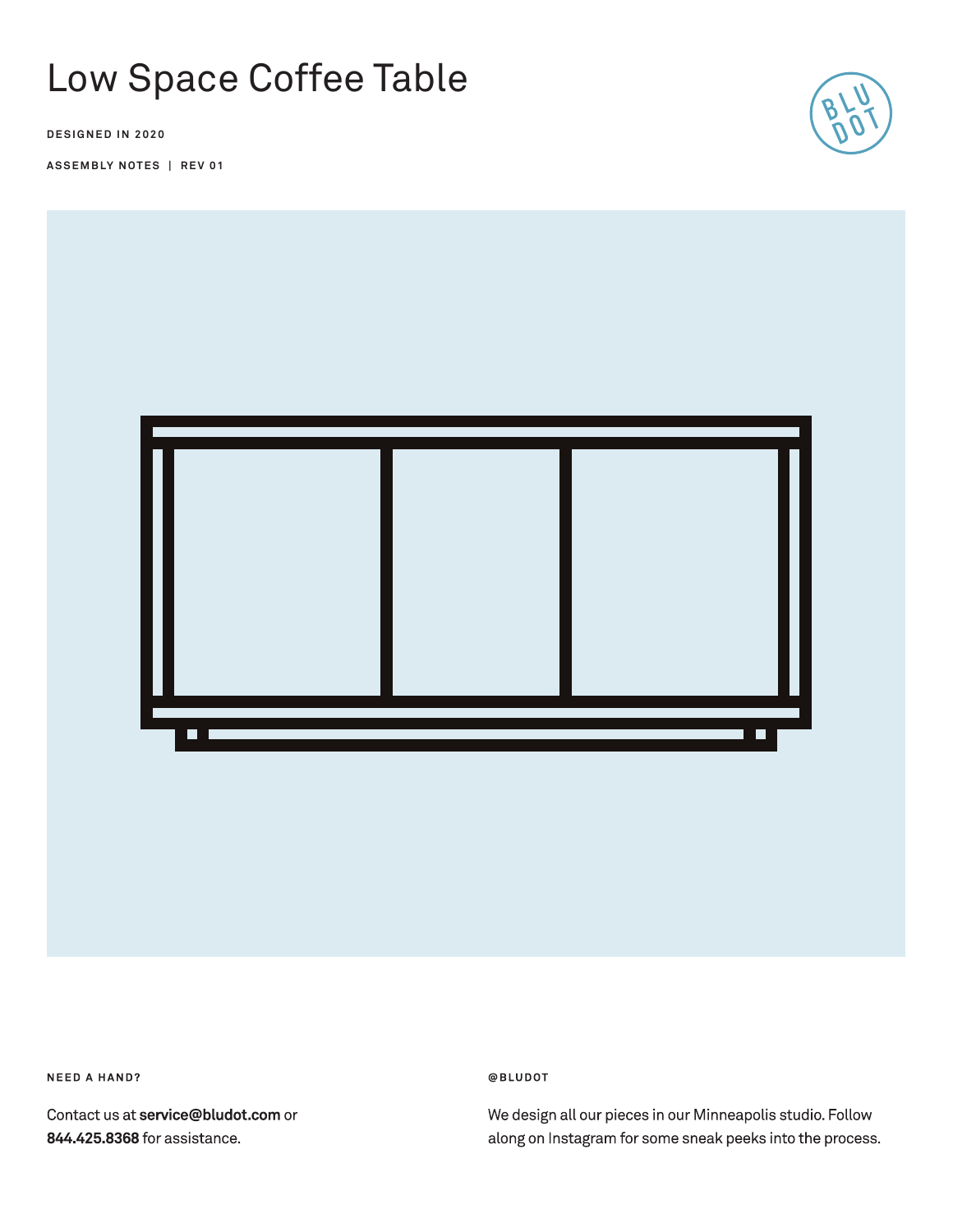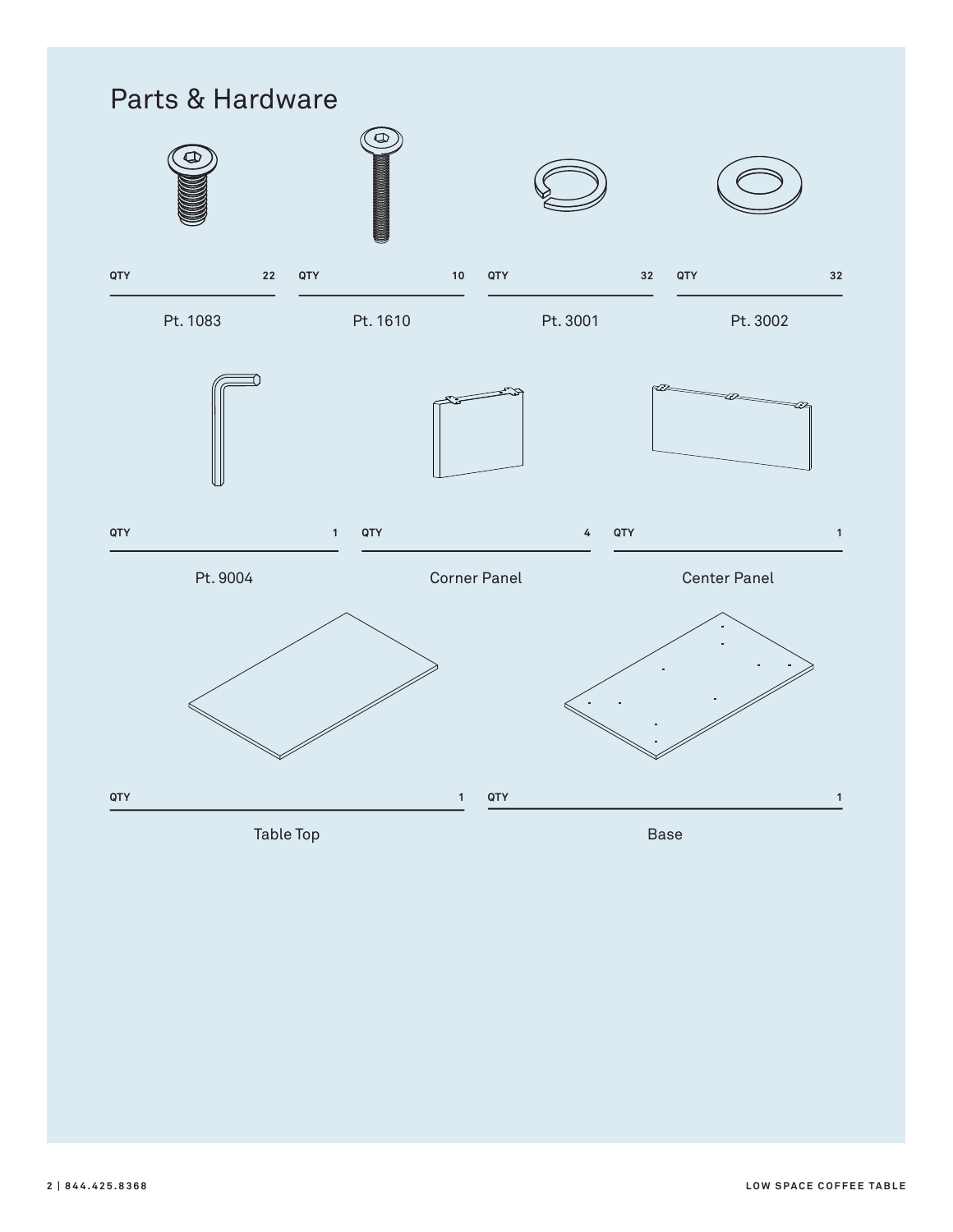## Step 01

**ATTACH THE CENTER AND CORNER PANELS.**

![](_page_2_Figure_2.jpeg)